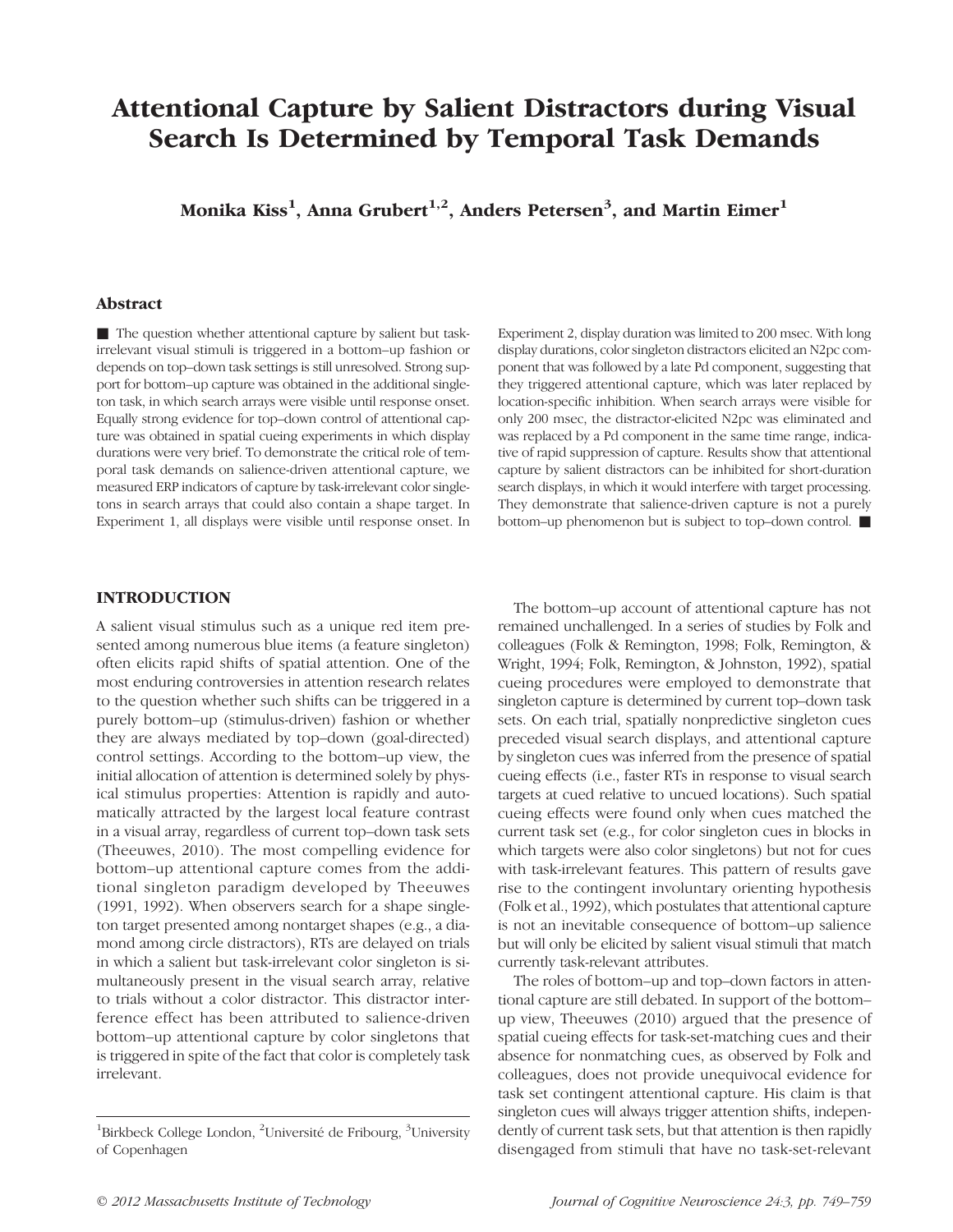attributes. Because rapid bottom–up attentional capture is immediately followed by rapid disengagement from nonmatching cues before the presentation of subsequent targets, no behavioral spatial cueing effects will be triggered by such cues (see also Theeuwes, Atchley, & Kramer, 2000). In support of the top–down view, Folk and Remington (1998) have argued that the RT costs associated with the presence of a salient but irrelevant distractor in the additional singleton paradigm does not provide incontrovertible evidence for bottom–up capture. They claim that these costs arise as a result of the visual complexity of search arrays that contain two singleton stimuli. This extends the duration of preattentive processing (preattentive filtering costs; see also Kahneman, Treisman, & Burkell, 1983) and delays shifts of attention to target stimuli, resulting in delayed responses on distractor-present trials that are not the result of salience-driven attentional capture by distractors.

It will be obvious that these arguments depend on very specific assumptions about the time course of attentional capture and attentional target selection, which are difficult to test on the basis of behavioral measures alone. For this reason, brain ERP markers of selective attentional processing now play an increasingly important role in current debates about the top–down versus bottom–up control of attentional capture. In several recent studies, the N2pc component has been employed as a temporally precise measure of attentional capture by salient stimuli in visual search arrays (e.g., Eimer, Kiss, Press, & Sauter, 2009; Eimer & Kiss, 2008; Lien, Ruthruff, Goodin, & Remington, 2008; Hickey, McDonald, & Theeuwes, 2006). The N2pc is an enhanced negativity that is observed over posterior scalp electrodes contralateral to the side of an attended stimulus, is typically elicited between 200 and 300 msec after the onset of a visual search array, and is assumed to reflect the attentional selection of potentially relevant items among distractors in visual search tasks (Eimer, 1996; Luck & Hillyard, 1994). Eimer and Kiss (2008) measured the N2pc to spatially uninformative color singleton cues that preceded target search arrays. When observers had to report the orientation of a uniquely colored red target bar among gray distractor bars, behavioral spatial cueing effects indicative of attentional capture and an N2pc to red singleton cues were observed. In contrast, no behavioral cueing effects and no N2pc emerged in response to the same cues when observers had to detect a smaller target bar among larger distractor bars. The observation that an N2pc was elicited by perceptually salient color singleton cues only when color was task relevant supports the contingent involuntary attentional capture hypothesis by Folk et al. (1992) but is not in line with the view that capture is primarily driven by bottom–up salience (see also Eimer et al., 2009; Lien et al., 2008, for similar N2pc results in spatial cueing experiments). The absence of any early-onset N2pc components to color singleton cues that did not match the current top– down task set also casts doubt on the hypothesis that these cues trigger rapid salience-driven attentional capture, which is later followed by rapid disengagement (Theeuwes, 2010; see also Ansorge, Kiss, Worschech, & Eimer, 2011, for further ERP evidence against this rapid disengagement account).

Although these ERP experiments provide no support for the existence of bottom–up attentional capture that is triggered independently of top–down task sets, it is notable that all employed variants of the spatial cueing paradigm introduced by Folk et al. (1992). In fact, very different findings were obtained in an ERP study that measured N2pc components in the additional singleton paradigm (Hickey et al., 2006). In this experiment, in which shape singletons served as targets and could be accompanied by salient but task-irrelevant color singleton distractors, RTs were delayed in distractor-present relative to distractor-absent trials. Most importantly, a reliable N2pc component was triggered by color singleton distractors on trials in which the target was on the vertical meridian (and therefore did not elicit lateralized selection-related ERP components), suggesting that these distractors did indeed capture attention in spite of the fact that they were known to be task irrelevant. Moreover, on trials in which targets and distractors were located in opposite hemifields, a small distractor N2pc preceded the target N2pc, suggesting that attention was initially drawn to the distractor before it was reallocated to the target. These results appear to provide strong support for the bottom–up nature of attentional capture by salient visual events and against the hypothesis that attentional capture is always under top–down control.

To summarize, recent ERP studies of attentional capture have, so far, failed to resolve the impasse between top–down and bottom–up accounts of attentional capture. Whereas N2pc results from spatial cueing experiments support the contingent involuntary attention hypothesis by Folk et al. (1992), N2pc evidence from the additional singleton paradigm points to an important and independent role for bottom–up salience in attentional capture. This is clearly a very unsatisfactory state of affairs, which hampers progress in this area. To rectify this situation, the factors that are responsible for the discrepant findings in spatial cueing and additional singleton studies need to be identified. One potentially critical and hitherto overlooked difference between these two experimental procedures concerns the specific time demands that are imposed on attentional selectivity. In experiments that employ the additional singleton paradigm, search displays typically remain visible until a response has been executed. As a consequence, participants have sufficient time to detect, select, and identify a target stimulus even when attention is initially drawn to a task-irrelevant but salient distractor. In contrast, cue and search arrays in spatial cueing experiments are presented very briefly and in rapid succession (with typical stimulus durations varying between 50 and 200 msec). This imposes much stricter temporal demands on attentional target selection, as the time window for detecting, selecting, and identifying a target is very narrow, and attentional capture by a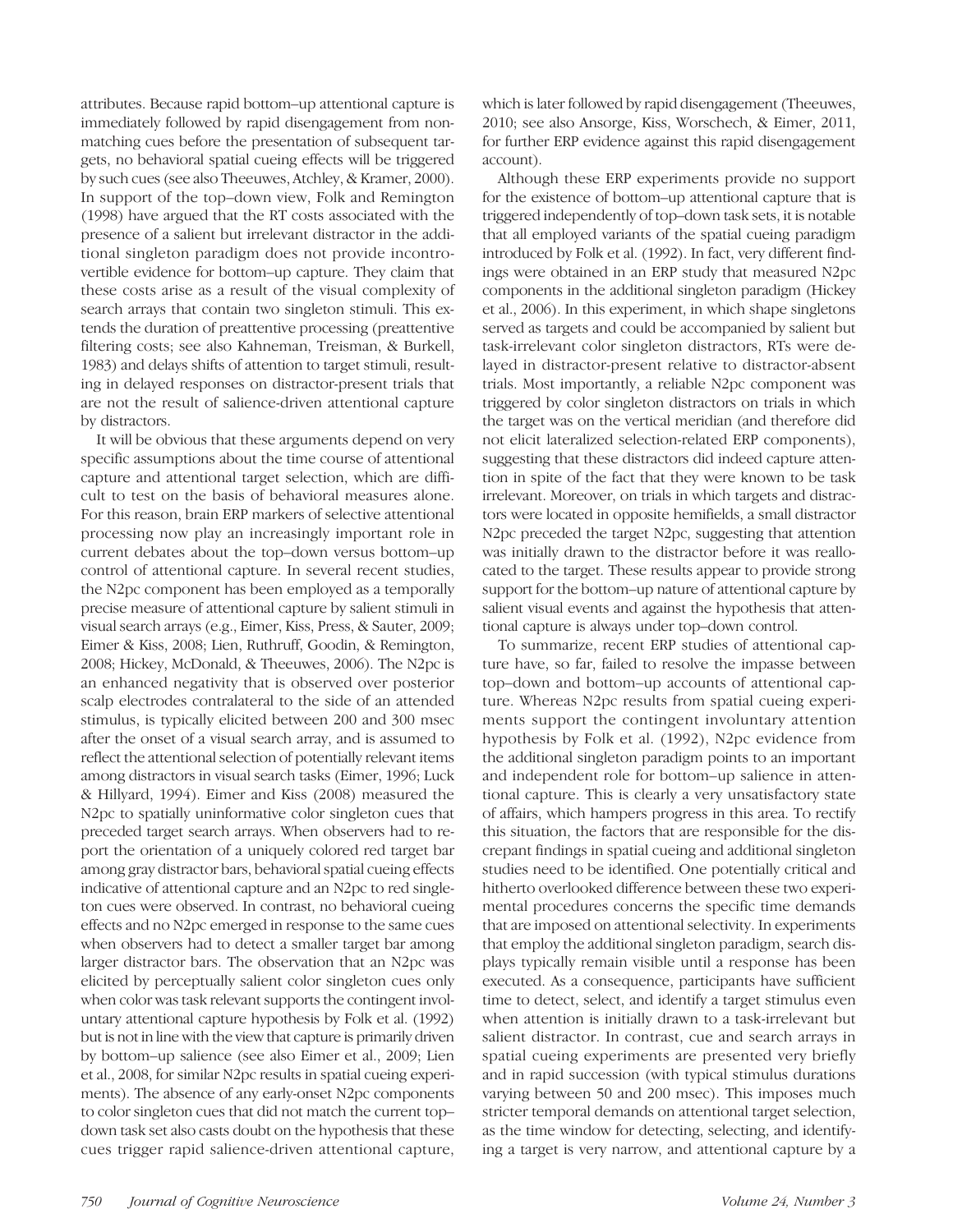distractor will almost certainly result in the target stimulus being missed. In short, the allocation of attention to a taskirrelevant but salient stimulus will compromise successful target detection under conditions of high time pressure (short stimulus durations) but much less in tasks in which time pressure is low (long stimulus durations). In the former, but not in the latter case, efficient task performance may require the additional activation of mechanisms that prevent capture by salient distractors. The presence of salience-driven attentional capture effects in experiments with long search display durations (additional singleton task) and the presence of task-set-contingent attentional capture in experiments in which search display durations are short (spatial cueing task) may be the consequence of such differences in the time demands on attentional selectivity in these two experimental paradigms.

The aim of the present ERP study was to investigate the hypothesis that the presence versus absence of saliencedriven attentional capture depends on the temporal demands of an attentional selection task. To test this, we employed the additional singleton paradigm. Experimental procedures were very similar to the previous ERP study by Hickey et al. (2006), which obtained N2pc evidence for attentional capture by salient but irrelevant distractors. Participants searched for a shape singleton target (a circle among diamonds or vice versa in randomly intermixed trials) and responded according to the orientation of the line within the target shape. Targets appeared with equal probability at any of the six array positions (see Figure 1). Twenty-five percent of all arrays did not contain a shape target singleton. The presence or absence of an additional task-irrelevant color singleton was blocked (as in Pinto, Olivers, & Theeuwes, 2005; Theeuwes, 1991, 1992). In one third of all blocks, no color singletons were presented. In the remaining blocks, each search array contained one color singleton (randomly red or green), which appeared

on the left or right side. Two experiments were conducted that were identical in all respects except for the duration of each search display. In Experiment 1, search arrays remained visible until a response was registered (as in Hickey et al., 2006). In Experiment 2, search display duration was limited to 200 msec. Target shape and distractor color always varied unpredictably across trials, as distractorinduced RT costs indicative of attentional capture are much larger under these conditions than in tasks in which target and/or distractor features are constant and, therefore, predictable (e.g., Becker, 2007; Pinto et al., 2005).

If attentional capture by salient but irrelevant color singletons is critically dependent on the temporal demands imposed on attentional selectivity, ERP evidence for salience-driven attentional capture should be observed in Experiment 1, but not in Experiment 2. When search arrays remained visible until response onset, color singleton distractors were expected to trigger an N2pc component indicative of attentional capture, in line with the results of Hickey et al. (2006). However, and critically, when display duration was limited to 200 msec, the prediction was that salience-driven attentional capture would be prevented by top–down control because of its potentially disastrous consequences for target detection and task performance. If this was the case, no N2pc should be triggered by color singletons in Experiment 2. Instead, lateralized posterior ERPs might provide evidence for the active inhibition of attention shifts to distractor singletons.

Top–down inhibition of attentional capture has recently been associated with a lateralized posterior ERP component that resembles the N2pc in terms of its latency and topography but shows an inverse polarity. This contralateral positivity (termed Pd component) was elicited by laterally presented color distractors when observers discriminated the shape of a luminance target on the vertical meridian (Hickey, Di Lollo, & McDonald, 2009) and was

Figure 1. Examples of search displays for the five trial types used in the N2pc analyses in both experiments. The color singleton distractor was either red or green (depicted here in black).

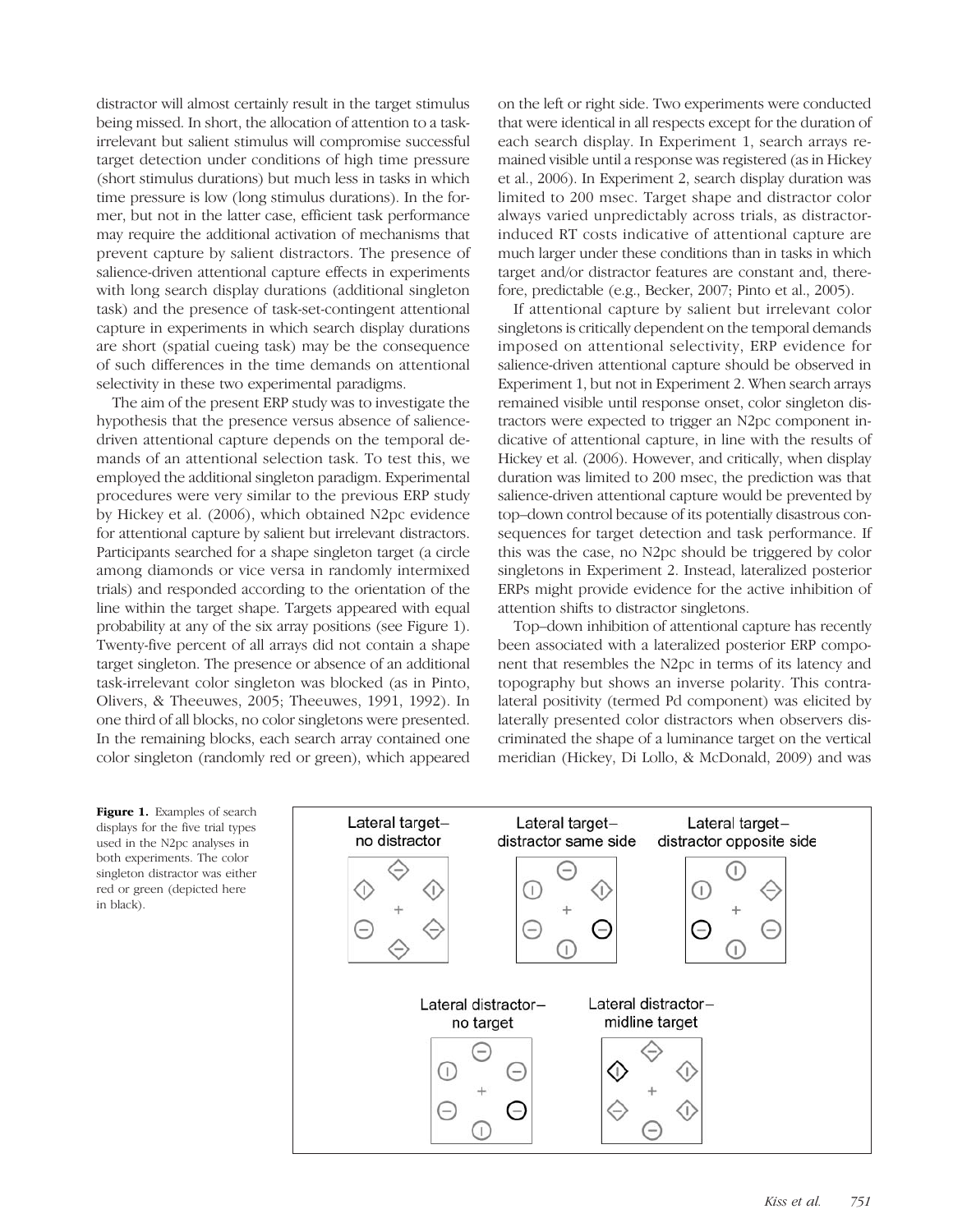interpreted as reflecting the active inhibition of these distractors. The Pd was eliminated when observers were only required to detect the presence of a target, suggesting that distractors are suppressed only when attentional task demands are high. Sawaki and Luck (2010) reported Pd components to salient color distractors when observers searched for nonsalient target letters and proposed that salient singletons produce an automatic "attend-to-me signal" that can be overridden by active top–down suppression to avoid attentional capture by these stimuli. A Pd component has also been observed in the spatial cueing task in response to color singleton cues when participants searched for size-defined targets, and color was, therefore, task irrelevant (Eimer & Kiss, 2008). If attentional capture by irrelevant color distractors in the additional singleton task can be prevented by active inhibition when this is required by the temporal demands of an attentional selection task, a Pd component should be found for these stimuli in Experiment 2, in which search displays were presented for only 200 msec.

To test these hypotheses, lateralized posterior ERP components were measured in Experiments 1 and 2 for five different types of search arrays (see Figure 1). ERP components elicited in response to lateral shape target singletons were computed separately for arrays without an additional color distractor, and for arrays in which a color distractor was located on the same side as the target, or on the opposite side, respectively. For these arrays, strong target N2pc components should be found, but these were expected to be modulated by the presence of distractor-elicited N2pc or Pd components in Experiments 1 and 2. ERP components to lateral distractors were computed separately for target-absent displays, and for search arrays, in which targets appeared on the vertical midline and, therefore, did not trigger a lateralized N2pc component. The critical question was whether these distractors would elicit an N2pc component indicative of attentional capture in Experiment 1, and a Pd component indicative of suppressed capture in Experiment 2.

# METHODS

# **Participants**

Seventeen paid volunteers were recruited to participate in Experiment 1, and 16 new volunteers were recruited for Experiment 2. Informed consent was obtained from all participants before testing. Four participants of Experiment 1 and three of Experiment 2 were excluded from analyses because of excessive eye movements (see Methods section). One additional participant was excluded from each experiment because of excessive alpha activity. The remaining 12 participants in Experiment 1 (four men) had a mean age of 25.7 years. The 12 participants in Experiment 2 (four men) had a mean age of 29.1 years. All were right-handed and had normal or corrected vision.

## Stimuli and Procedure

Stimulus presentation and response collection were controlled using E-Prime software (Psychology Software Tools, Inc., Sharpsburg, PA). Stimuli were presented on a CRT monitor with a 100-Hz refresh rate. Each search array consisted of six outline shapes placed at regular intervals around a central fixation cross at a radial distance of 4.0°. One of these shapes was a singleton item (a circle among diamonds or a diamond among circles; see Figure 1). Each outline shape subtended  $1.1^\circ \times 1.1^\circ$  and enclosed a line segment whose orientation (horizontal or vertical) was randomly assigned. All items in the display were light gray (Commision Internationale de l'Eclairage [CIE] chromaticity coordinates, 0.287/0.314) except for the irrelevant color singleton, which (when present) was either red (CIE, 0.619/0.339) or green (CIE, 0.296/0.567). All colors were equiluminant (10.3 cd/m<sup>2</sup>), and all stimuli were presented against a black background. In Experiment 1, search arrays remained present until a response was registered, up to a maximum of 2500 msec. In Experiment 2, each search array was presented for 200 msec and was followed by a fixation cross display for 2300 msec. In all other respects, stimuli and procedure were identical in both experiments.

Shape singletons (circles among diamonds or vice versa) appeared randomly and equiprobably at one of the six possible locations in 75% of all trials. In the remaining 25% of all trials, the shape of all display items was uniform. Shape singletons served as targets, and participants were instructed to report the orientation of the line (horizontal or vertical) within the target shape by pressing one of two vertically aligned buttons with their left or right index finger. Orientation-to-response-key mapping was counterbalanced across participants. No response was required on target-absent trials. In one third of all blocks, no color singletons were presented. In the other blocks, one color singleton (randomly red or green) was present in every trial and appeared with equal probability at one of the four lateral positions (with the exception that target singleton shapes were never colored) but never at the top or bottom position. A total of 30 blocks with 32 trials per block were run. Two successive blocks with color singleton distractors alternated with one block without these distractors. Six participants started with two distractor-present blocks, and the other six started with a distractor-absent block.

# EEG Data Recording and Analysis

EEG was DC-recoded from 23 electrodes mounted in an elastic cap at positions Fpz, Fz, F3, F4, F7, F8, FC5, FC6, Cz, C3, C4, T7, T8, CP5, CP6, Pz, P3, P4, P7, P8, PO7, PO8, and Oz. EEG data were sampled at 500 Hz, with a digital low-pass filter of 40 Hz. All electrodes were referenced to the left earlobe and off-line rereferenced to averaged earlobes. The continuous EEG was segmented from 100 msec before to 500 msec after search array onset. Incorrect trials and trials containing saccades (horizontal EOG exceeding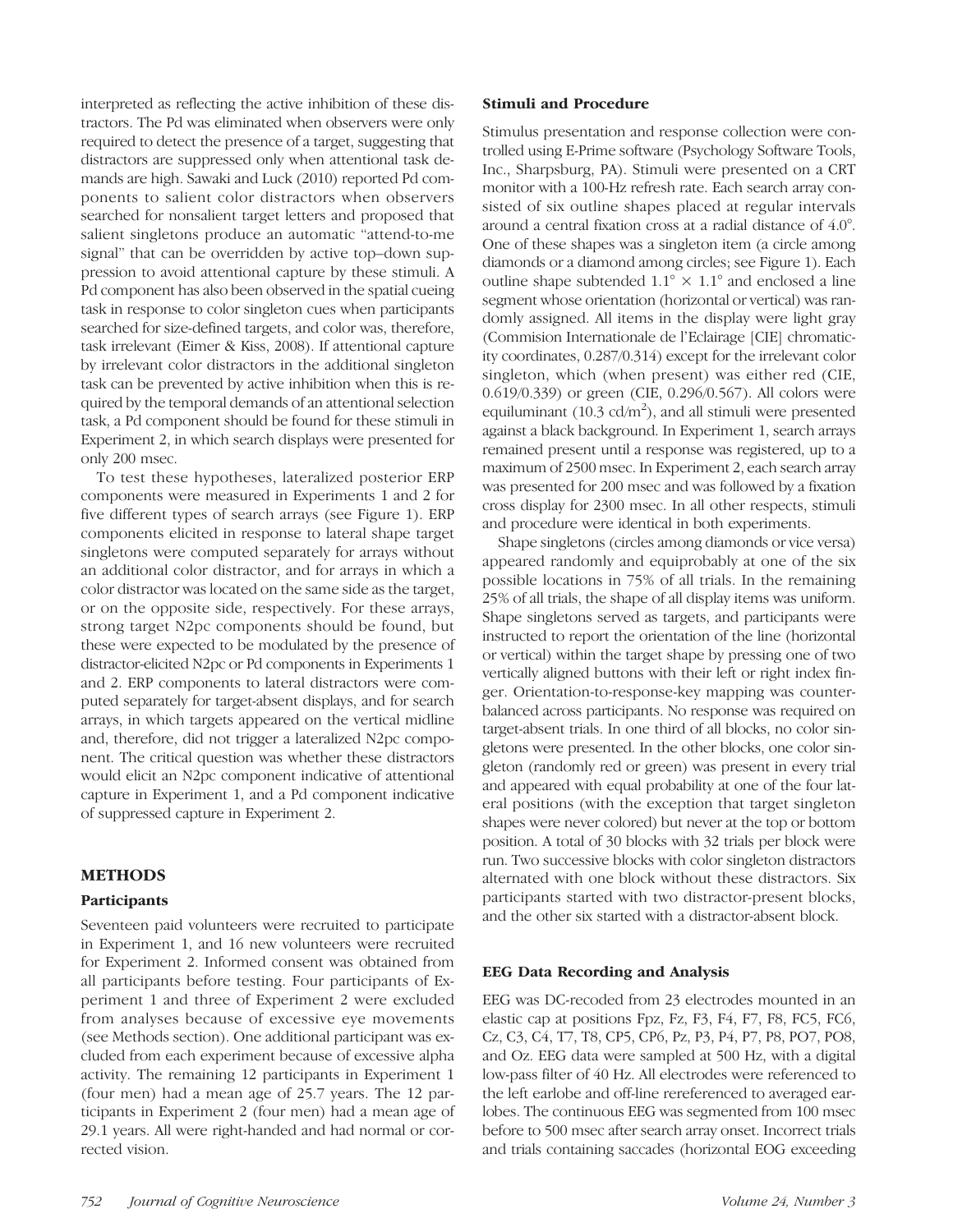$\pm 25 \mu V$ ), blinks (Fpz exceeding  $\pm 60 \mu V$ ), or muscle artifacts (all other electrodes exceeding  $\pm 80$   $\mu$ V) were removed from further analyses. Three participants were excluded because their residual horizontal EOG exceeded  $\pm$ 4 μV in at least one trial condition. Average waveforms were computed separately for five different types of search stimulus arrays: (1) lateral target, no distractor; (2) lateral target, distractor same side; (3) lateral target, distractor opposite side; (4) lateral distractor, no target; and (5) lateral distractor, midline target. Separate averages were computed for trials in which targets appeared in the left or right hemifield. For trials with lateral distractors and absent or midline targets, separate averages were computed for left and right distractors. To compute lateralized posterior ERP components (N2pc, Pd), mean amplitude values were measured at lateral posterior electrodes PO7 and PO8. Separate repeated measures ANOVAs were conducted to examine N2pc/Pd components in response to lateral target stimuli (with distractors either absent, on the same side, or on the opposite side), and in response to lateral distractors (with targets either absent or on the vertical midline). The former analyses included the factor Distractor Type (absent vs. same side vs. opposite sides), and the latter included the factor Target Type (absent vs. midline). Both analyses also included the factors Contralaterality (electrode contralateral vs. ipsilateral to target/distractor location) and Target/ Distractor Side (left vs. right). Greenhouse–Geisser corrections were used for main effects and interactions where appropriate. Performance differences between conditions were assessed with two-tailed t tests.

## **RESULTS**

#### Experiment 1

## Behavioral Results

Trials in which responses were faster than 200 msec or slower than 2400 msec were excluded from analyses (less than 0.1% of all trials). The presence of a color singleton distractor delayed mean correct RTs to shape targets (993 vs. 912 msec;  $t(11) = 6.7, p < .001$ , and the size of this distractor interference effect on distractor-present trials was modulated by the relative position of targets and distractors. RTs were delayed on trials in which targets and distractors appeared in the same hemifield relative to trials in which they were in opposite hemifields (1024 msec vs. 949 msec;  $t(11) = 7.8, p < .001$ ). Mean RT for targets on the vertical meridian in distractor-present blocks was 1005 msec, that is, intermediate between same-hemifield and opposite-hemifield trials (both  $t(11) > 2.3$ , both  $ps <$ .05). RT distractor interference effects were smallest on trials in which targets and distractors appeared on opposite sides but were still reliable relative to distractor-absent blocks  $(t(11) = 2.6, p < .05)$ . Error rates were higher in blocks with color singleton distractors than in blocks in which targets were presented without distractors (4.1%

vs. 2.9%;  $t(11) = 2.9, p < .05$ ). False alarms occurred on 0.4% of all target-absent trials.

## ERP Results

Figure 2 (top row) shows ERPs triggered at electrodes PO7/PO8 by lateral shape targets for search arrays representing the three levels of the factor distractor type (arrays without a color singleton distractor, arrays with a target and distractor in the same hemifield, and arrays with a target and distractor in opposite hemifields). Figure 2 (bottom row) shows ERPs for trials with lateral color distractors, which were either presented without target or with a shape target on the vertical meridian (representing the two levels of the factor target type in the analysis of distractor-elicited ERPs). As expected, an N2pc was triggered by lateral shape targets. Importantly, an N2pc of smaller amplitude and reduced duration was also observed for lateral color singleton distractors, both on target-absent trials and on trials with shape targets on the vertical meridian. This distractor N2pc was followed by an enhanced positivity contralateral to the distractor that started around 300 msec after search array onset, indicative of the Pd component. During this time interval, target N2pc amplitudes were strongly attenuated on trials with same-side distractors relative to trials with targets and distractors on opposite sides. To capture this specific sequence of lateralized posterior ERP components, mean amplitudes at PO7/PO8 were analyzed within two successive time windows, one focused on the N2pc component (220–300 msec after search array onset) and the other one focused on the subsequent Pd component (300–340 msec poststimulus).

Lateralized posterior ERP components triggered by target stimuli. In the 220–300 msec time window, a main effect of Contralaterality was present,  $F(1, 11) = 30.8, p < .001$ , reflecting the presence of target-elicited N2pc components. There was no interaction between Contralaterality and Distractor Type,  $F < 1.1$ , because of the fact that N2pc amplitudes, triggered by targets during this time interval, were similar regardless of whether distractor stimuli were absent, appeared on the same side, or appeared on the opposite side. In the 300–340 msec time window, a main effect of Contralaterality,  $F(1, 11) = 11.6, p < .01$ , was accompanied by an interaction between Contralaterality and Distractor,  $F(2, 22) = 7.1$ ,  $p < .05$ . As can be seen in Figure 2 (top row), the late phase of the target N2pc was strongly attenuated on trials in which targets and distractors appeared on the same side relative to opposite side and distractor-absent trials,  $F(1, 11) = 7.7$  and 14.2, both  $ps <$  0.05. This was confirmed in follow-up analyses that revealed the presence of reliable late target N2pc components on distractor-absent trials,  $F(1, 11) = 10.0, p < .01$ , and on trials in which distractors appeared in the opposite hemifield,  $F(1, 11) = 22.8$ ,  $p < .001$ , but not on trials in which targets and distractors were located in the same hemifield,  $F < 1$ .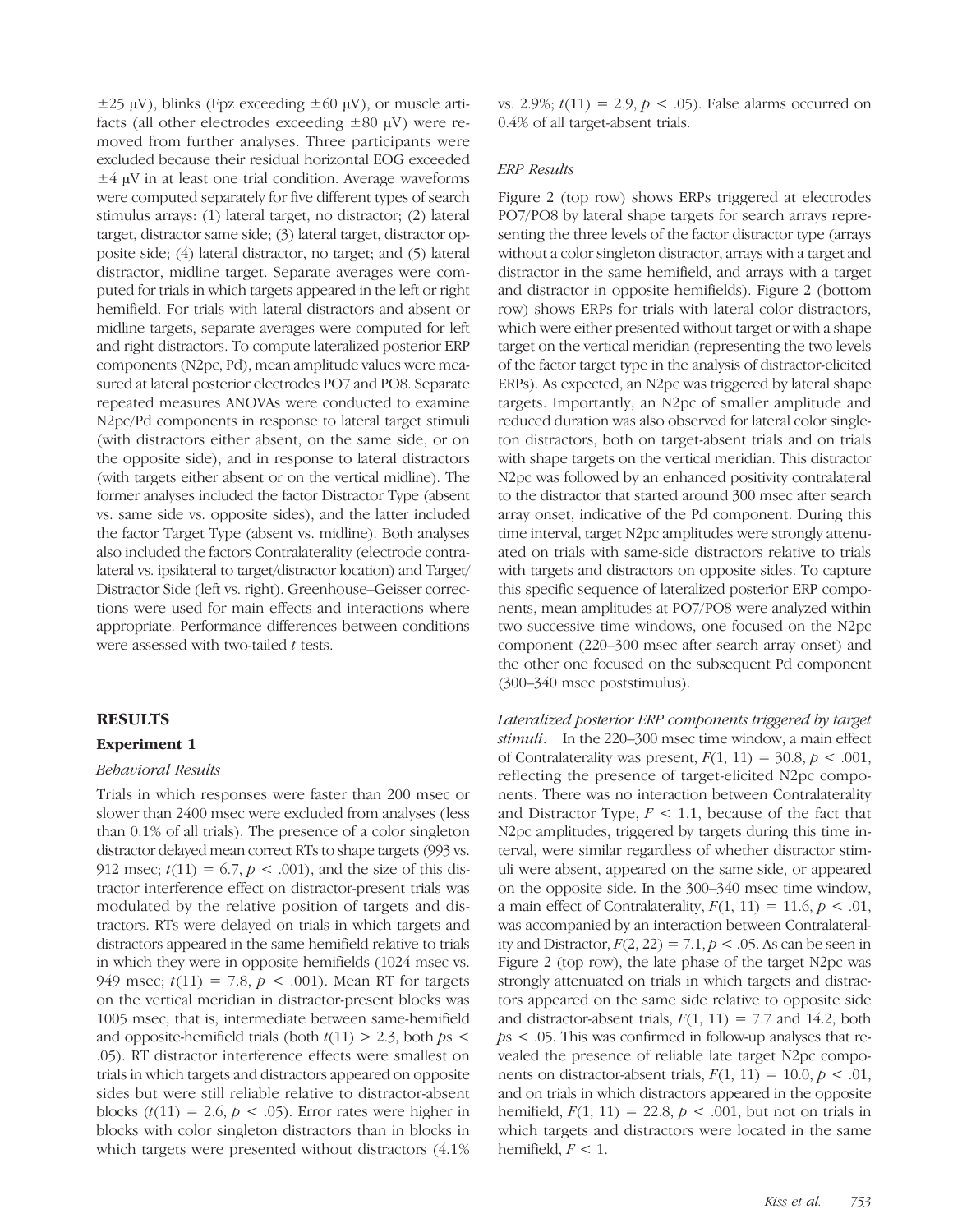Figure 2. Grand-averaged ERPs at posterior electrodes PO7/PO8 contralateral and ipsilateral to the location of the target (top) when the distractor singleton was absent (left), when the distractor singleton was in the same hemifield (middle), and when it was in the opposite hemifield (right) and to the location of the distractor singleton (bottom) in targetabsent trials (left) and in trials when the target was on the vertical meridian (right) in Experiment 1.



Lateralized posterior ERP components triggered by distractor stimuli. A main effect of Contralaterality,  $F(1, 1)$ 11) = 5.4,  $p < .05$ , was observed in the 220-300 msec poststimulus time window, demonstrating that color singleton distractors triggered a reliable N2pc component. There was no interaction between Contralaterality and Target Presence,  $F < 1.1$ , suggesting that this distractor N2pc was of similar size regardless of whether distractors were the only singleton item in the search array or were presented together with a shape singleton target on the vertical meridian. In the subsequent 300–340 msec poststimulus time window, a reliable main effect of Contralaterality was present,  $F(1, 11) = 4.8$ ,  $p < .05$ , now reflecting a contralaterally enhanced positivity (Pd). There was no interaction between Contralaterality and Target Presence,  $F < 1$ , as distractor Pd amplitudes did not differ between trials without targets and trials with targets on the vertical midline.

## Experiment 2

## Behavioral Results

Trials in which responses were faster than 200 msec or slower than 2400 msec were excluded from analyses (less than 0.1% of all trials). As in Experiment 1, mean correct RTs to targets were slower in blocks with color singleton distractors than in blocks without color distractors (924 msec

vs. 875 msec;  $t(11) = 6.5$ ,  $p < .001$ ). This distractor interference effect was again affected by the relative position of targets and distractors. Slower RTs were observed for trials in which targets and distractors appeared in the same hemifield than for trials in which they were located in opposite hemifields (959 msec vs. 893 msec;  $t(11) =$ 5.9,  $p < .001$ ). Mean RT to targets on the vertical meridian (and distractors on the left or right side) was 921 msec, which was significantly slower than RTs on same-hemifield trials and faster than RTs on opposite-hemifield trials (both:  $t(11) > 3.6$ ,  $p < .01$ ). Importantly, the size of the distractor-induced RT interference effect in Experiment 2 was significantly smaller than in Experiment 1 (49 msec vs. 81 msec;  $F(1, 22) = 4.7, p < .05$ . As in Experiment 1, this effect was smallest on trials in which targets and distractors appeared on opposite sides, where it only approached significance when compared with distractor-absent blocks  $(t(11) = 1.9, p = .09)$ . Error rates on target-present trials were higher in blocks with color distractors relative to distractor-absent blocks (5.8% vs. 4.6%;  $t(11) = 2.7, p <$ .05). False alarms occurred on 0.6% of all target-absent trials.

# ERP Results

Figure 3 (top row) shows ERPs elicited at electrodes PO7/PO8 in response to search arrays with a shape target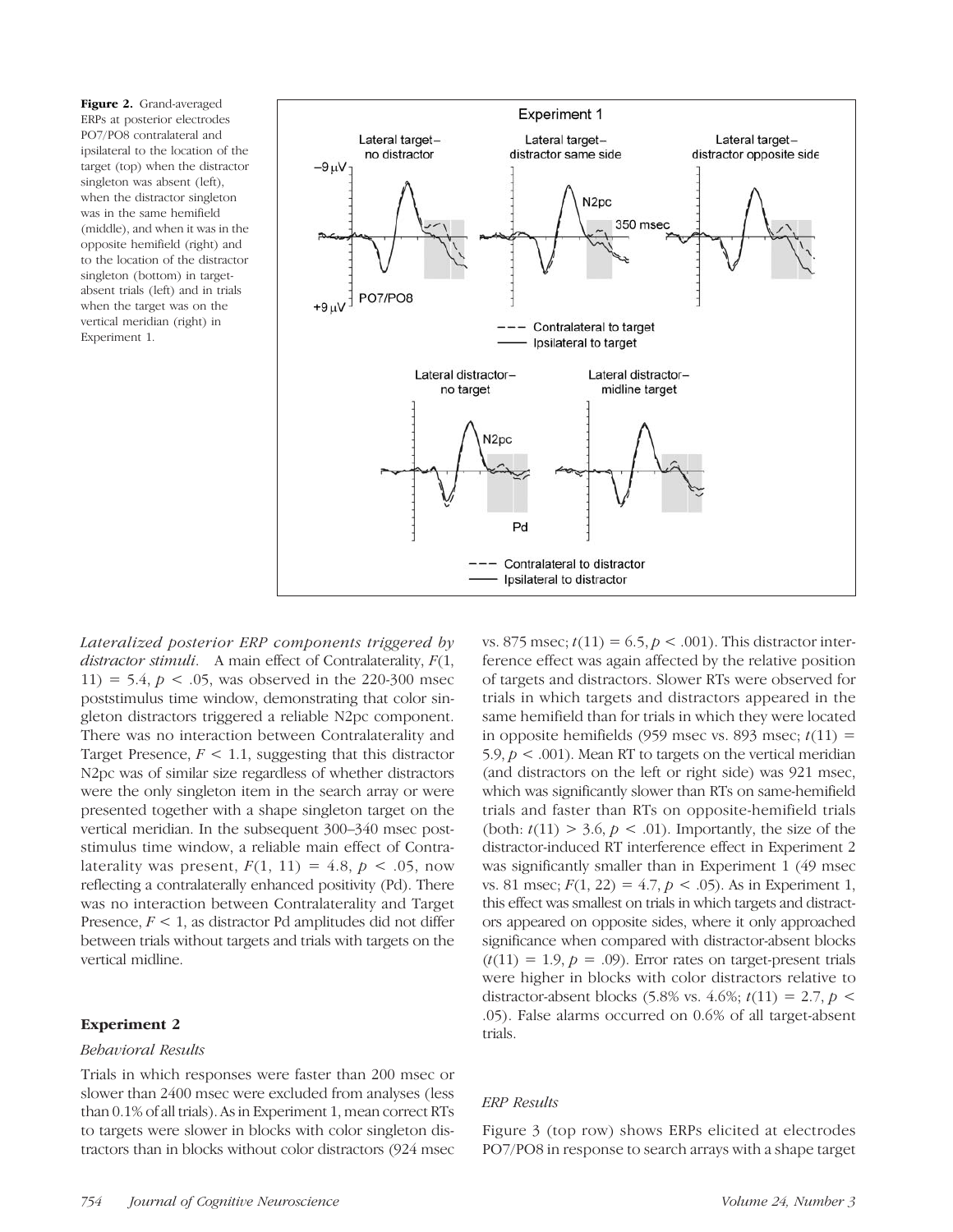stimulus on the left or right side, on trials without a color singleton distractor, and on trials in which shape targets were accompanied by a distractor in the same hemifield or on the opposite side. Figure 3 (bottom row) shows ERP waveforms to search arrays that included a color singleton distractor on the left or right side, on trials in which no shape target was present, and on trials in which a shape target was located on the vertical meridian. As in Experiment 1, a pronounced N2pc was triggered in response to search arrays that contained a lateral target stimulus. However, and in marked contrast to Experiment 1, no N2pc was elicited by lateral color singleton distractors. Instead, a contralateral positivity (Pd) was observed in the N2pc time interval on trials in which a lateral distractor was accompanied by a midline target. These observations were confirmed by analyses of ERP mean amplitudes obtained at PO7/PO8 in the 220–300 msec poststimulus interval.

Lateralized posterior ERP components triggered by target stimuli. A main effect of Contralaterality was present,  $F(1,$  $11) = 22.8, p < .001$ , demonstrating the presence of reliable N2pc components in response to target stimuli (Figure 3, top row). There was also an interaction between Contralaterality and Distractor Type,  $F(2, 22) = 6.2$ ,  $p < .01$ , as N2pc amplitudes were smaller on trials in which targets

and distractors appeared on the same side as compared with opposite-side trials and distractor-absent trials. Two follow-up analyses compared N2pc amplitudes on same-side trials to amplitudes on opposite-side and distractorabsent trials, respectively, with the Distractor Type (same-side vs. opposite-side trials and same-side vs. distractor-absent trials) as additional factor. Interactions between Contralaterality and Distractor Type were found in both analyses,  $F(1, 11) = 8.6$  and 7.3, both  $ps < .05$ , respectively, confirming that the N2pc amplitude on same-side trials was reliably reduced relative to opposite-side and distractor-absent trials. Analyses conducted separately for each distractortype array revealed that a reliable N2pc was triggered in response to targets not only in trials in which distractors were absent,  $F(1, 11) = 21.4, p < .001$ , and in trials with a distractor in the opposite hemifield,  $F(1, 11) = 21.4, p < .001$ , but also in trials in which targets and distractors appeared in the same hemifield,  $F(1, 11) = 14.3, p < .01$ .

Lateralized posterior ERP components triggered by distractor stimuli. The analysis of ERP mean amplitudes obtained in the 220–300 msec poststimulus time window in response to search arrays that contained lateral distractors without targets or with targets on the vertical midline (Figure 3, bottom row) obtained a significant main effect of contralaterality,  $F(1, 11) = 5.2, p < 05$ , and, importantly,

Figure 3. Grand-averaged ERPs at posterior electrodes PO7/PO8 contralateral and ipsilateral to the location of the target (top) when the distractor singleton was absent (left), when the distractor singleton was in the same hemifield (middle), and when it was in the opposite hemifield (right) and to the location of the distractor singleton (bottom) in targetabsent trials (left) and in trials when the target was on the vertical meridian (right) in Experiment 2.

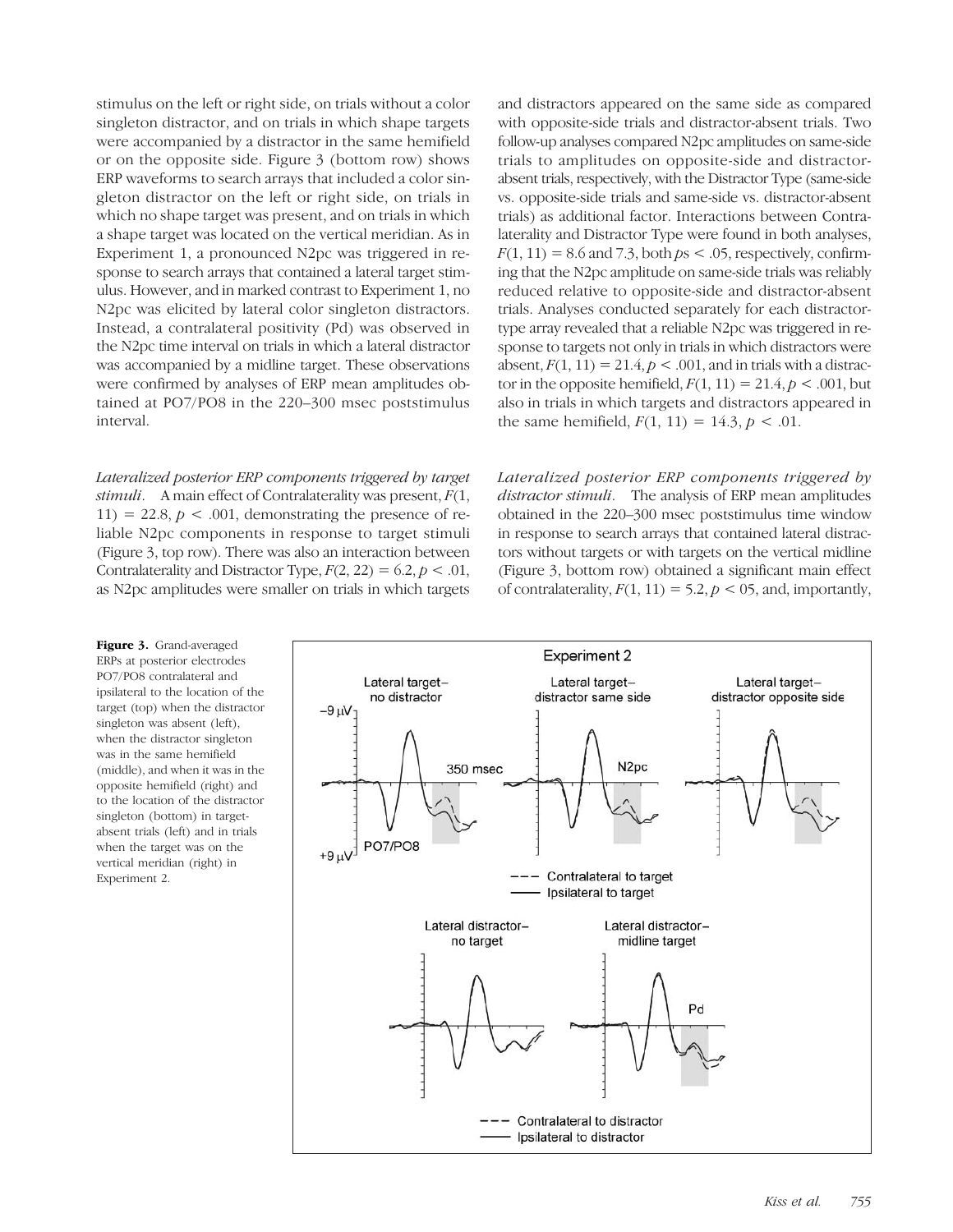an interaction between Contralaterality and Target Presence,  $F(1, 11) = 11.6$ ,  $p < .01$ . A significant contralaterally enhanced positivity (Pd) was triggered in response to distractors that were accompanied by a target on the midline,  $F(1, 11) = 11.6, p < .01$ , whereas no lateralized effect was present for lateral color singleton distractors in the absence of a target stimulus,  $F < 1$ .

## DISCUSSION

Is rapid attentional capture by salient but task-irrelevant singleton stimuli a bottom–up phenomenon that is exclusively driven by salience signals and is unaffected by current task sets, or is this type of attentional capture accessible to top–down control? Although ample behavioral and ERP evidence for the task set contingent nature of attentional capture has been found in spatial cueing experiments, results from the additional singleton task have, so far, provided apparently robust support for bottom–up capture. The results of the present study demonstrate that, even in this task, salience-driven singleton capture is not triggered in an entirely automatic bottom–up fashion but can be prevented by top–down control when this is required by the temporal demands of an attentional task.

We recorded lateralized posterior ERP components in response to visual search arrays that could contain a shape-defined singleton target and/or a task-irrelevant color singleton. In Experiment 1, search arrays remained visible until response onset, whereas display duration was limited to 200 msec in Experiment 2. The ERP results of Experiment 1 demonstrated that color singletons captured attention, although they were known to be taskirrelevant. When these singleton distractors appeared on the left or right side, an N2pc component was elicited, both on trials in which they were accompanied by a shape-defined target on the vertical midline and on trials in which they were the only singleton in the display. The presence of an N2pc to irrelevant color singletons mirrors previous findings by Hickey et al. (2006) and confirms that these stimuli can capture attention when search displays remain visible until response onset. In marked contrast, no N2pc was elicited by physically identical color singletons in Experiment 2, in which search arrays were visible for only 200 msec. Instead, an enhanced contralateral positivity (Pd) was observed in response to these stimuli on trials in which they were accompanied by a shape target on the vertical midline. The Pd component has previously been interpreted as an ERP marker of top–down inhibition of attentional capture (Sawaki & Luck, 2010; Hickey et al., 2009). Its presence in Experiment 2 therefore suggests that, when the temporal demands on attentional selectivity are increased, participants can successfully inhibit attentional capture by salient but taskirrelevant singletons. In target-absent trials, no lateralized posterior ERP modulation was elicited by color distractors in Experiment 2, which again contrasts with Experiment 1, in which a reliable N2pc component was observed on these trials.

To confirm the central finding that the pattern of lateralized posterior ERP activity triggered by salient color distractors in the N2pc time range is determined by temporal demands of an additional singleton task, two further analyses compared lateralized ERPs obtained at PO7/PO8 in the 220–300 msec time window on target-present and target-absent trials across both experiments, with the additional between-subject factor display duration (long, Experiment 1; short, Experiment 2). A significant interaction between display duration and contralaterality was obtained for trials with lateral color distractors and midline targets,  $F(1, 22) = 9.4$ ,  $p < .01$ , reflecting a distractortriggered N2pc in Expriment 1 and a Pd in Experiment 2. This interaction was also reliable for target-absent trials with lateral distractors,  $F(1, 22) = 5.5$ ,  $p < .05$ , reflecting the presence of a distractor N2pc in Experiment 1 and its absence in Experiment 2.

In Experiment 1, the N2pc to color singleton distractors was followed by a lateralized posterior ERP modulation of opposite polarity that started 300 msec after search array onset (see Figure 2) and is likely to reflect a late-onset Pd component. The presence of a Pd that was preceded by an N2pc suggests a temporal sequence of attentional capture by salient distractors that is followed by active top– down inhibition (similar to the scenario suggested by Theeuwes, 2010). Notably, a similar pattern of an N2pc followed by a Pd component was also present in the study by Hickey et al. for search arrays with lateral distractors and midline targets (Hickey et al., 2006, Figure 3B), although no statistical analyses of time windows beyond the N2pc were reported. It is plausible to assume that, after the initial distractor-triggered attentional capture under conditions of low temporal task demands, the subsequent reallocation of attention toward the target location involves the active inhibition of distractor locations and that this is reflected in a late Pd component that follows the N2pc.

As expected, lateral shape singleton targets elicited a robust N2pc component in both experiments, reflecting attentional selection of these task-relevant stimuli. This was the case regardless of whether targets appeared without a color singleton distractor, with a distractor on the same side, or with a distractor on the opposite side. Notably, even in Experiment 1 in which distractors triggered an N2pc indicative of attentional capture on target-absent trials and on trials with midline targets, ERPs to search arrays with a lateral target and a color distractor in the opposite hemifield revealed no evidence that salience-driven attentional capture by color singletons was triggered before the attentional selection of shape targets. In contrast to previous findings by Hickey et al. (2006), there was no early distractor-elicited N2pc that preceded the target N2pc, suggesting that even under conditions of low time pressure, there was a consistent net attentional bias toward the hemifield that contained the shape target. In both experiments, there were target N2pc amplitude differences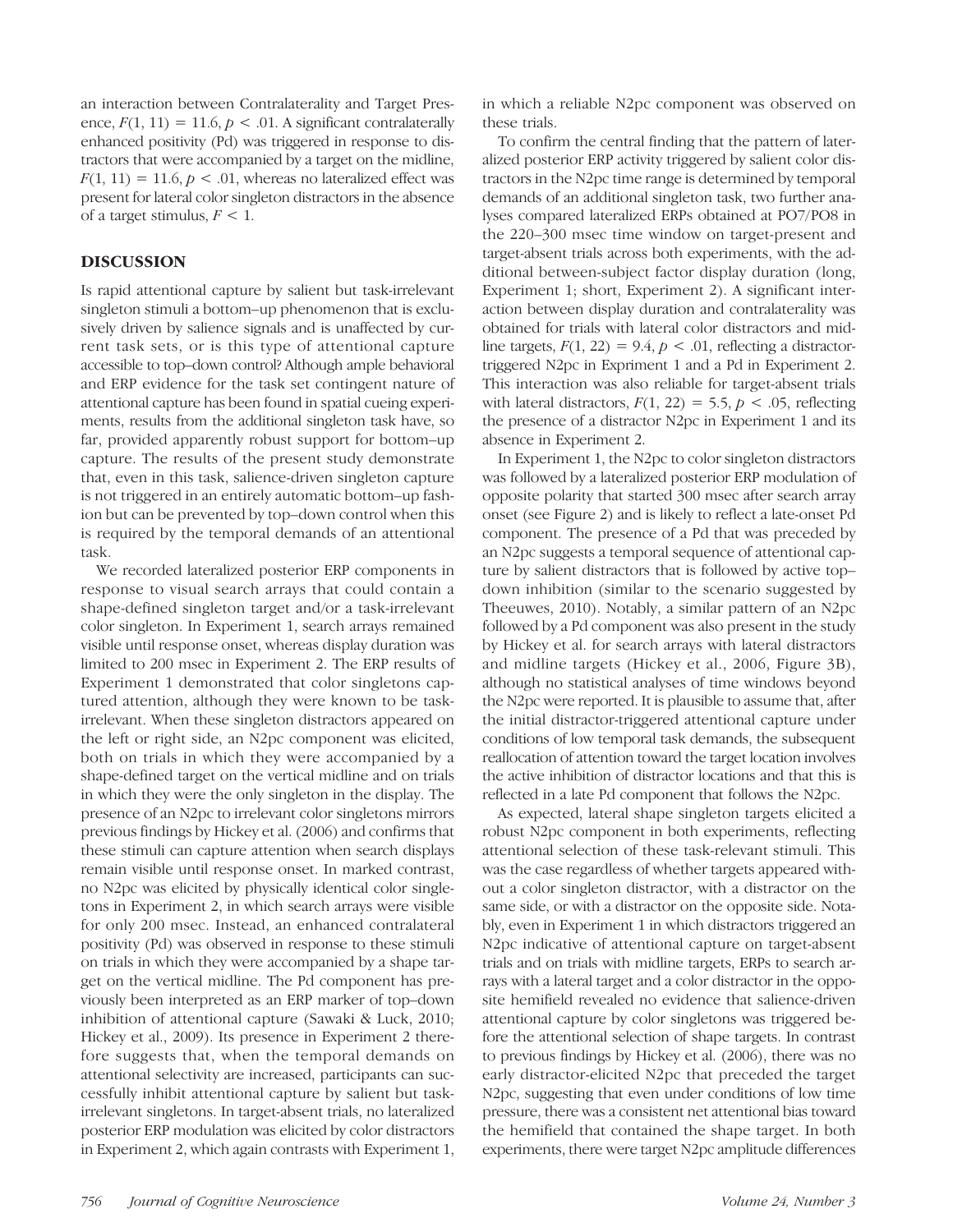between search displays with target and distractor singletons on the same or on different sides, and these can be accounted for by the simultaneous presence of an early or late Pd to color distractors. Because N2pc and Pd components have opposite polarity, the net lateralized posterior activity will be smaller on trials in which target and distractor singletons are presented on the same side than on trials in which they appear in opposite hemifields. This was indeed the case in Experiment 2, in which distractors triggered a Pd in the N2pc time range on target-present trials, and target N2pc amplitude was reduced on sameside trials. Similarly, in Experiment 1, in which distractors triggered a late-onset Pd that followed the N2pc, the target N2pc was less sustained on same-side than on oppositeside trials (see Figure 2).

The presence of systematic differences between distractortriggered lateralized posterior ERP components observed in these two experiments demonstrates that temporal demands on attentional selectivity have a strong impact on the processing of salient distractor singletons. These stimuli triggered attentional capture with long-duration search displays in Experiment 1, as reflected by an N2pc, whereas capture was inhibited for the short-duration displays in Experiment 2, as indicated by the Pd component. Links between inhibitory top–down control and distractor-induced attentional capture in the additional singleton paradigm are also suggested by the results of a recent fMRI study by Leber (2010). In this study, the magnitude of distractor interference effects could be predicted by measuring pretrial activation in left middle frontal attentional control regions, in line with the hypothesis that these areas mediate resistance to attentional capture by salient but irrelevant visual stimuli.

If capture was successfully prevented in Experiment 2, why was there still a substantial distractor interference effect (i.e., an RT difference between distractor-present and distractor-absent trials) of nearly 50 msec? Although such distractor-elicited RT costs are usually interpreted as reflecting bottom–up attentional capture followed by the time-consuming process of reallocating attention to the target location, the spatial distribution of behavioral interference effects does not support this interpretation. These effects were strongly modulated by the relative positions of target and distractor singletons, as they were largest in trials in which both appeared in the same hemifield, intermediate on trials with lateral distractors and midline targets, and smallest on trials in which these two singletons were located in opposite hemifields (see also Mathôt, Hickey, & Theeuwes, 2010; Hickey et al., 2006, for analogous results). If behavioral distractor interference effects exclusively reflected capture and subsequent reorienting of attention, the opposite pattern should have been observed, as attention shifts to the target should require less time when attention has already been moved to a nearby location in the same hemifield than when it was attracted by a distractor on the opposite side. The presence of stronger interference by nearby distractors may instead distractors, which are typically larger for stimuli that are in close spatial proximity than for stimuli in opposite hemifields (Mathôt et al., 2010; Mounts & Gavett, 2004). To enable the selection of task-relevant visual events, this competition needs to be resolved by top–down biases in favor of targets and/or against distractors (Desimone & Duncan, 1995). The observation that distractor interference effects were smaller in Experiment 2 than in Experiment 1, although stimulus arrays were physically identical, strongly suggests that such top–down biases were more effective when temporal task demands were high, presumably because of additional location-specific distractor inhibition. The fact that substantial distractor interference effects remained present in Experiment 2 indicates that suppression of distractor-elicited capture only attenuated, but did not completely eliminate, attentional competition between target and distractor singletons. Such considerations also suggest a modified concept of filtering costs induced by salient but task-irrelevant singletons. Filtering costs have previously been attributed to early stages of perceptual encoding before selective attentional processing (Folk & Remington, 1998). If salient singleton distractors are subject to inhibition when temporal task demands are high, behavioral filtering costs might instead arise as a consequence of competitive interactions between targets and distractors that are modulated by top–down inhibitory control (see also Becker, 2007, for a more detailed discussion of links between filtering costs and distractor inhibition).

reflect competitive interactions between targets and salient

One final notable result of the present study was the observation that an early-onset Pd component was observed in Experiment 2 for search arrays with lateral distractors and midline targets, whereas no lateralized posterior ERP component was triggered at all on trials in which these distractors appeared without a shape target (Figure 3, bottom). If high temporal task demands resulted in a rapid top–down inhibition of salient color singleton distractors, as argued before, one would assume that this process will be triggered regardless of whether a shape-defined target is also present in the display. The observation that a reliable Pd component was only observed on trials with midline targets may suggest that distractor inhibition is not triggered unconditionally but only after a rapid preattentive analysis of the search display has uncovered evidence for the presence of a target. Active inhibition would then only be applied to distractors in trials in which they compete for attention with a simultaneously present target. It should, however, be noted that the absence of lateralized posterior modulations for averaged target-absent ERPs does not prove the absence of distractor capture or distractor inhibition on single trials. If these two processes were elicited on an approximately equal number of trials, the associated N2pc and Pd components would cancel each other out, resulting in no overall difference in averaged ERP waveforms. Although the dependency of an early-onset Pd on the presence of a target observed in Experiment 2 is intriguing, the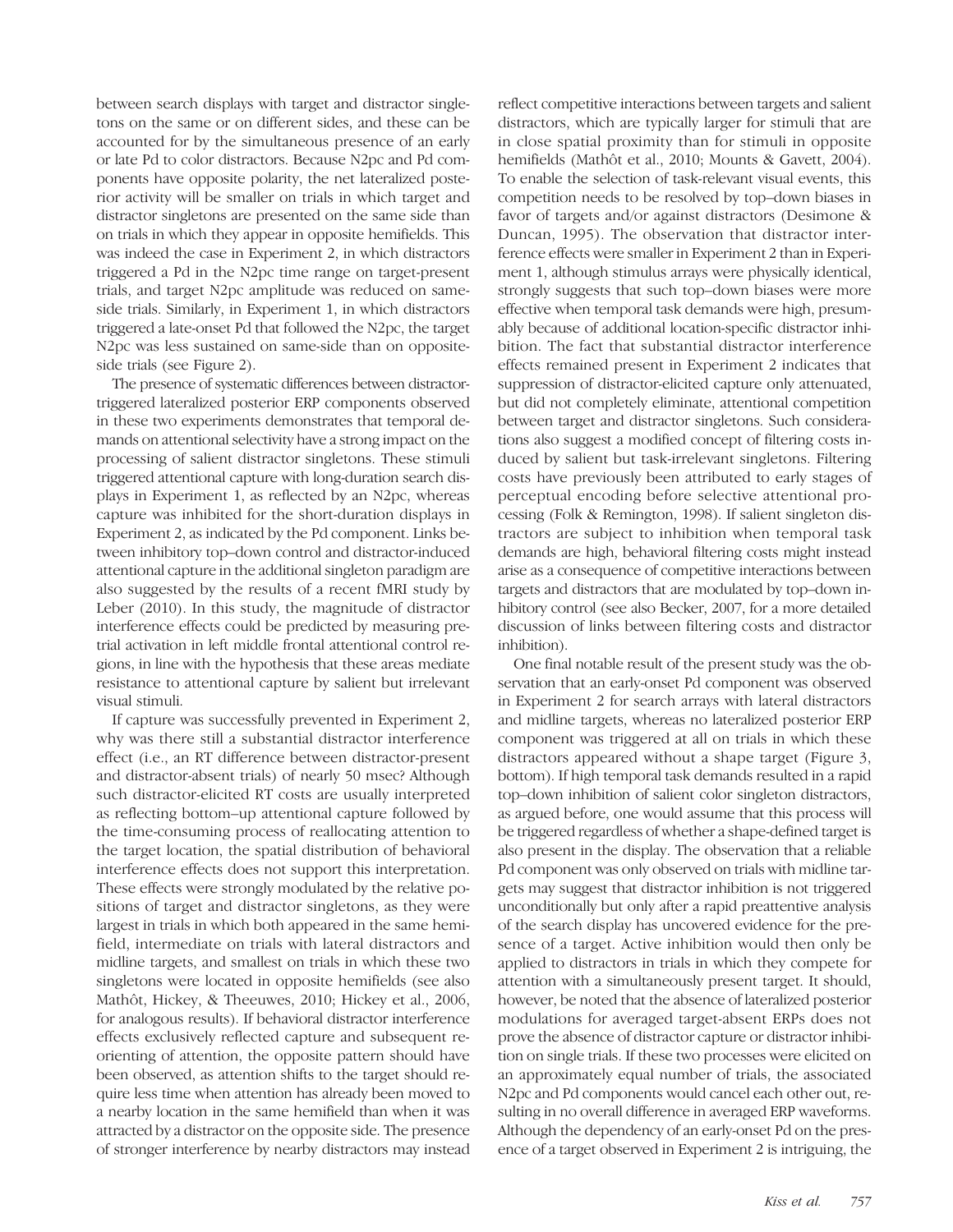functional significance of this observation will have to be clarified in future experiments.

The conclusion from the present study that the ability of salient but currently irrelevant visual stimuli to capture attention in the additional singleton paradigm depends on temporal task demands is in line with observations from other recent experiments. For example, Sawaki and Luck (2010) found a distractor-elicited Pd component indicative of top–down inhibition under conditions in which search display duration was short (200 msec). In a recent behavioral study of memory-driven attentional capture from our laboratory (Dalvit & Eimer, 2011), participants memorized a color for subsequent recall before searching for a shape singleton target that was presented together with an irrelevant color singleton distractor, which either matched or did not match the memorized color. RTs were delayed on trials with memory-matching distractors, reflecting memory-driven attentional capture. Critically, this effect was much larger in blocks in which search displays remained visible until response onset than in blocks in which search arrays were presented for only 200 msec (53 msec vs. 17 msec), in line with the hypothesis that search can be prioritized and shielded from interactions with working memory when this is required by high temporal task demands. In blocks in which display duration was randomized and thus unpredictable, RT costs for trials with memorymatching distractors did not differ between long and short displays, demonstrating that these costs are not determined by display duration as such but, instead, by top–down search strategies that are linked to known temporal task demands.

In summary, the results of the current study provide new evidence that, even in the additional singleton task, attentional capture by salient but task-irrelevant stimuli is not a purely bottom–up phenomenon that is inaccessible to top–down processing strategies. Salient distractors will indeed capture attention under conditions in which this does not prevent the subsequent successful selection of task-relevant targets. However, when search arrays are presented very briefly, so that distractor-triggered attentional capture will increase the likelihood that target stimuli are missed, salience-driven capture can be actively inhibited by top–down control.

#### Acknowledgments

This research was supported by the Biotechnology and Biological Sciences Research Council (U.K.) and the Swiss National Science Foundation (PBFRP1-133492).

Reprint requests should be sent to Martin Eimer, Department of Psychological Sciences, Birkbeck College, University of London, Malet Street, London WC1E 7HX, United Kingdom, or via e-mail: m.eimer@bbk.ac.uk.

#### REFERENCES

Ansorge, U., Kiss, M., Worschech, F., & Eimer, M. (2011). The initial stage of visual selection is controlled by top–down task set: New ERP evidence. Attention, Perception, & Psychophysics, 73, 113–122.

- Becker, S. (2007). Irrelevant singletons in pop-out search: Attentional capture or filtering costs? Journal of Experimental Psychology: Human Perception and Performance, 33, 764–787.
- Dalvit, S., & Eimer, M. (2011). Memory-driven attentional capture is modulated by temporal task demands. Visual Cognition, 19, 145–153.
- Desimone, R., & Duncan, J. (1995). Neural mechanisms of selective visual attention. Annual Review of Neuroscience, 18, 193–222.
- Eimer, M. (1996). The N2pc component as an indicator of attentional selectivity. Electroencephalography and Clinical Neurophysiology, 99, 225–234.
- Eimer, M., & Kiss, M. (2008). Involuntary attentional capture is determined by task set: Evidence from event-related brain potentials. Journal of Cognitive Neuroscience, 20, 1423–1433.
- Eimer, M., Kiss, M., Press, C., & Sauter, D. (2009). The roles of feature-specific task set and bottom–up salience in attentional capture: An ERP study. Journal of Experimental Psychology: Human Perception and Performance, 35, 1316–1328.
- Folk, C. L., & Remington, R. W. (1998). Selectivity in distraction by irrelevant featural singletons: Evidence for two forms of attentional capture. Journal of Experimental Psychology: Human Perception and Performance, 24, 847–858.
- Folk, C. L., Remington, R. W., & Johnston, J. C. (1992). Involuntary covert orienting is contingent on attentional control settings. Journal of Experimental Psychology: Human Perception and Performance, 18, 1030–1044.
- Folk, C. L., Remington, R. W., & Wright, J. H. (1994). The structure of attentional control: Contingent attentional capture by apparent motion, abrupt onset, and color. Journal of Experimental Psychology: Human Perception and Performance, 20, 317–329.
- Hickey, C., Di Lollo, V., & McDonald, J. J. (2009). Electrophysiological indices of target and distractor processing in visual search. Journal of Cognitive Neuroscience, 21, 760–775.
- Hickey, C., McDonald, J. J., & Theeuwes, J. (2006). Electrophysiological evidence of the capture of visual attention. Journal of Cognitive Neuroscience, 18, 604–613.
- Kahneman, D., Treisman, A., & Burkell, J. (1983). The cost of visual filtering. Journal of Experimental Psychology: Human Perception and Performance, 9, 510–522.
- Leber, A. B. (2010). Neural predictors of within-subject fluctuations in attentional control. Journal of Neuroscience, 30, 11458–11465.
- Lien, M.-C., Ruthruff, E., Goodin, Z., & Remington, R. W. (2008). Contingent attentional capture by top–down control settings: Converging evidence from event-related potentials. Journal of Experimental Psychology: Human Perception and Performance, 34, 509–530.
- Luck, S. J., & Hillyard, S. A. (1994). Spatial filtering during visual search: Evidence from human electrophysiology. Journal of Experimental Psychology: Human Perception and Performance, 20, 1000–1014.
- Mathôt, S., Hickey, C., & Theeuwes, J. (2010). From reorienting of attention to biased competition: Evidence from hemifield effects. Attention, Perception & Psychophysics, 72, 651–657.